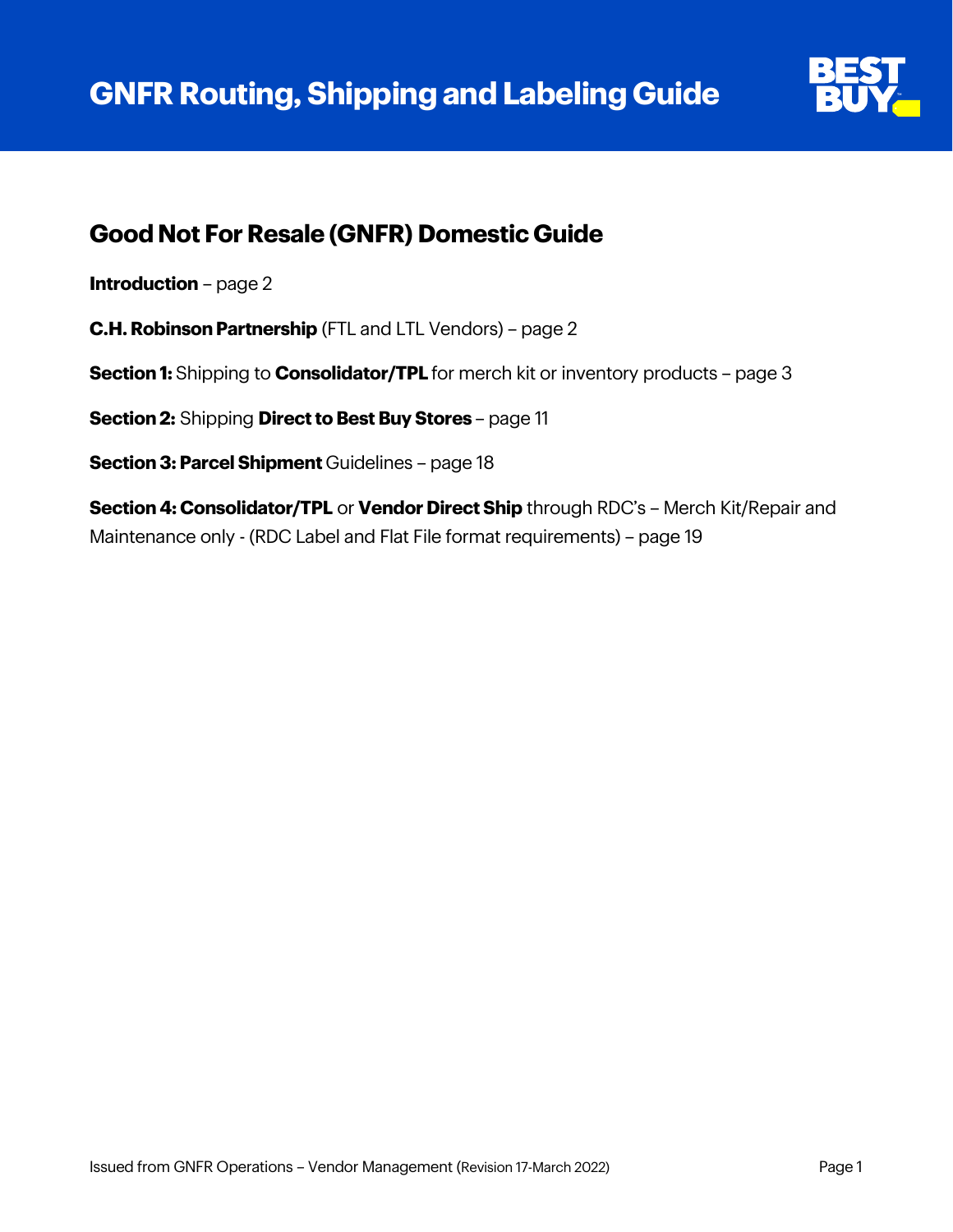

### **Introduction**

This document is controlled and issued as part of the Vendor Management Team in GNFR Operations. If you have any questions in regards to this document, please contact [GNFROperations@Bestbuy.com](mailto:GNFROperations@Bestbuy.com) or [NSOTransportation@Bestbuy.com](mailto:NSOTransportation@Bestbuy.com) or any other member of that team.

#### **Corporate Address:**

Best Buy Corp 7601 Penn Avenue South Richfield, MN 55423

### **C.H. Robinson Navisphere Access**

If you are new to working with Best Buy and ship freight via FTL or LTL, you will need access to C.H. Robinson's online system Navisphere™ to schedule pickups. Please reach out to C.H. Robinson at

**[BestBuyGNFR@chrobinson.com](mailto:BestBuyGNFR@chrobinson.com)** or via phone at **(480)239-6109** to get access to the system. After your response has been received, CH Robinson will send via email a welcome letter to schedule a training session for using Navisphere™ and provide a user guide. This user guide is also posted on our Partner Portal and if you have any questions on this please reach out to either **[NSOTransportation@bestbuy.com](mailto:NSOTransportation@bestbuy.com)** or **[BestBuyGNFR@chrobinson.com.](mailto:BestBuyGNFR@chrobinson.com)**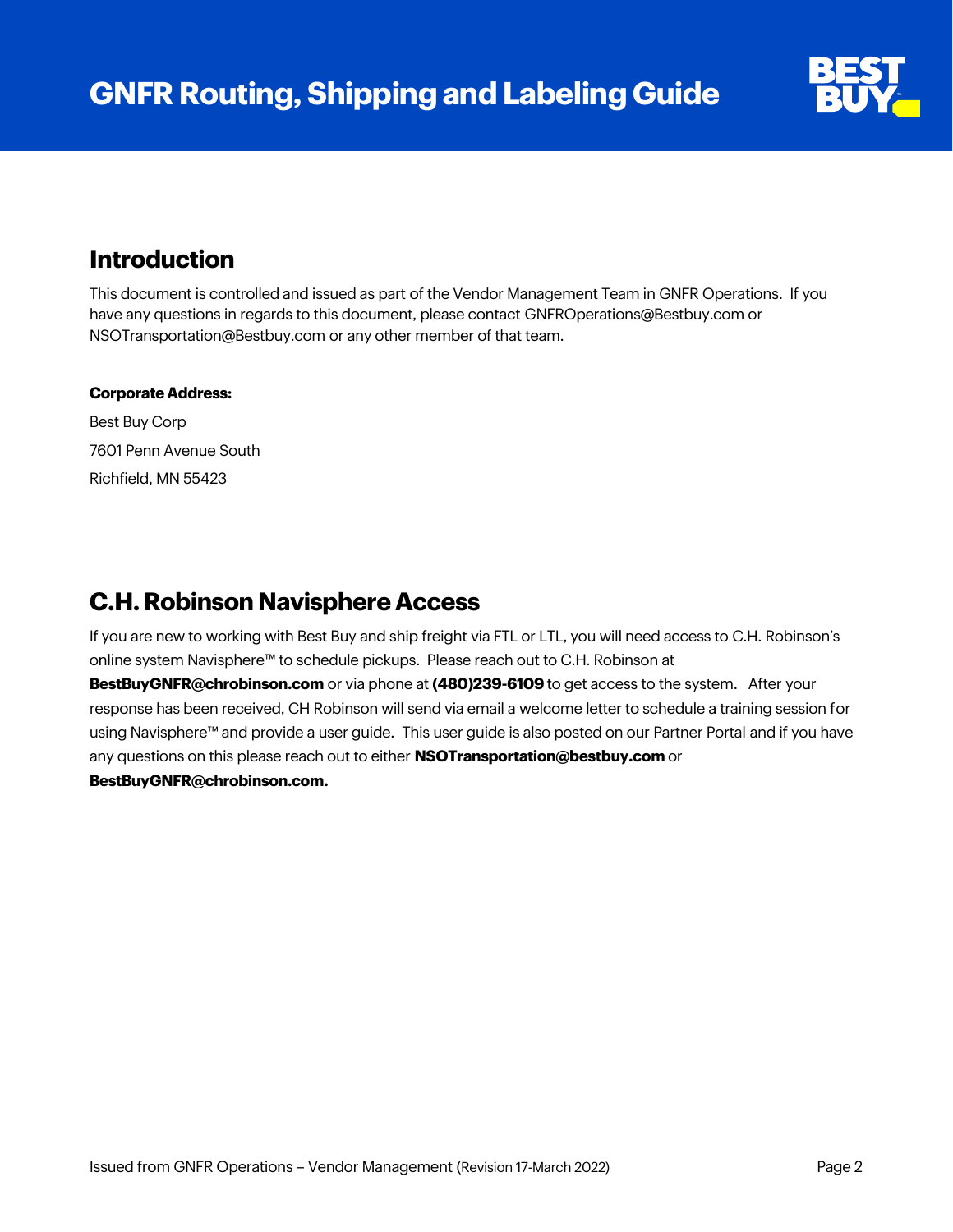# **GNFR Routing, Shipping and Labeling Guide**



## **SECTION 1.0 SHIPPING TO CONSOLIDATOR/TPL**

#### **1.1 Consolidator/TPL Ship to Address**:

2360 Pilot Knob Road, Suite B Dock Door 15 Mendota Heights, MN 55120

#### **1.2 Driving Directions:**

From 35W and 494 interchange take Hwy 494 East to Pilot Knob Road Pilot Knob Road North to 2360, Suite B Delivery dock doors Dock doors 14-16 (North side of building) Driver entrance located near dock 17

#### **1.3 Contacts:**

Appointments[: bestbuyinbound@GroupO.com](mailto:bestbuyinbound@GroupO.com?subject=Delivery%20Appointment%20Request%20-%20Best%20Buy%20GNFR%20Goods) Inbound Scheduling Department: **1(309)736-8439** Best Buy Transportation[: NSOTransportation@bestbuy.com](mailto:NSOTransportation@bestbuy.com?subject=Shipment%20Request%20-%20GNFR%20Goods)

General Warehouse Manager: **1(309)736-8790**  Facility Supervisor: **1(309)736-8431** Operations Support: **1(309)736-8384**

#### **1.4 Receiving Constraints and hours**

- Consolidator/TPL utilizes Forklifts and pallet jacks to offload product at Facility. The facility is not equipped with a drive-up ramp. Please consider equipment/facility constraints when shipping.
- Consolidator/TPL Scheduling/Receiving Hours of Operation **Monday-Friday 8:00 AM – 4:00 PM (CST)**

These hours represent the time at which receiving hours begin and end. As well as the hours of operation in which the facility will be staffed.

• ETAs on appointment request forms are to be within receiving hours as listed above. If ETA's are after receiving hours, the ETA will be considered as the following business day and appointments will be granted as such. In some cases, we will have same day appointments during the business hours noted above.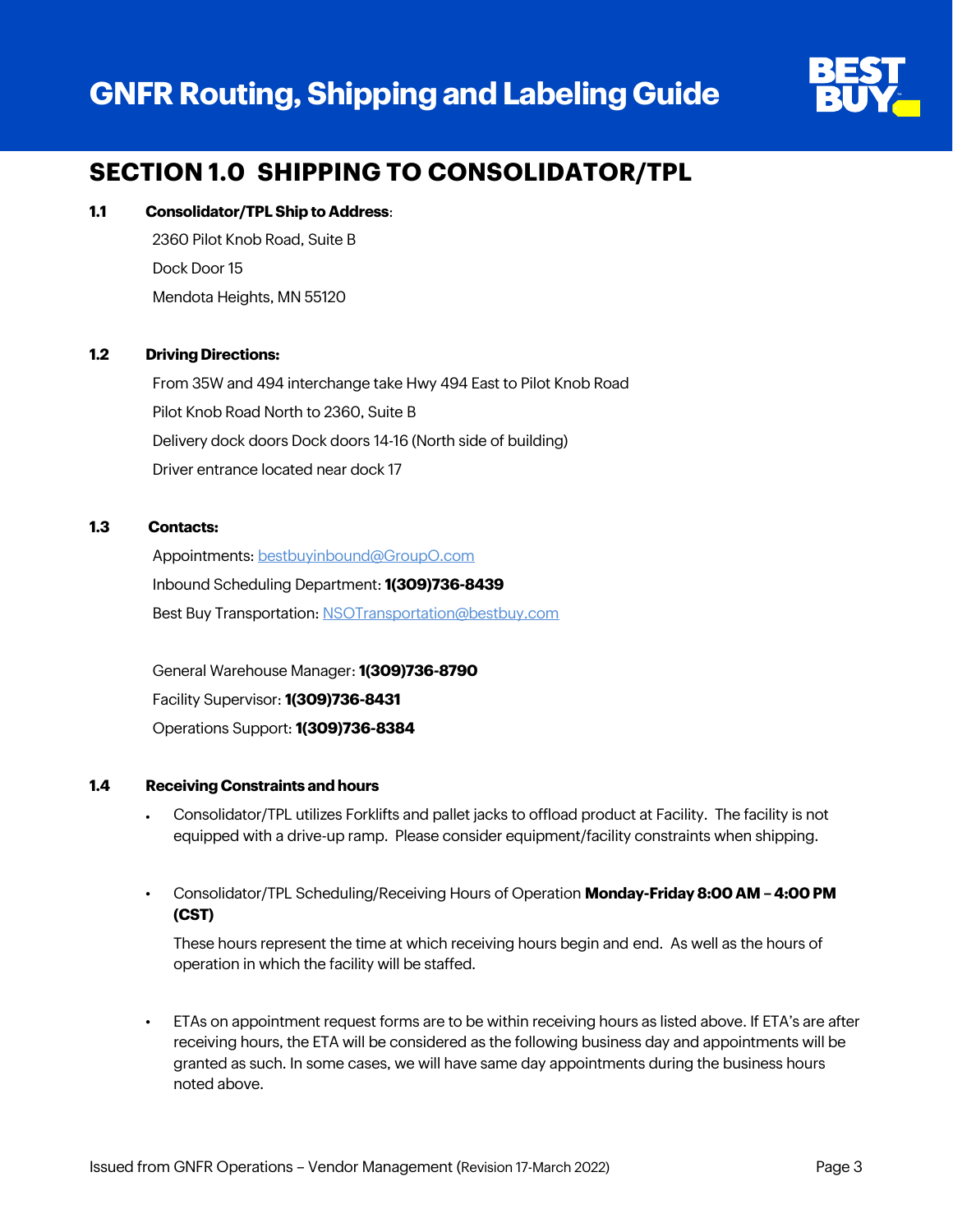

#### *Appointment form Example:* To obtain an excel version of the request form please e-mail [bestbuyinbound@GroupO.com](mailto:bestbuyinbound@GroupO.com?subject=Appointment%20Request%20Form)

|                  |                                                |                                                                                                                              | <b>Inbound Appointment Request Form</b> | Group O Mendota Heights - BBY-VPP Warehouse |              |                                 |
|------------------|------------------------------------------------|------------------------------------------------------------------------------------------------------------------------------|-----------------------------------------|---------------------------------------------|--------------|---------------------------------|
|                  |                                                | Please email completed form to bestbuyinbound@groupo.com at least 2 hours before arrival.                                    |                                         |                                             |              |                                 |
| <b>CARRIER</b>   |                                                |                                                                                                                              |                                         |                                             |              | <b>Appointment Confirmation</b> |
| TRAILER #        |                                                |                                                                                                                              |                                         |                                             | Date         |                                 |
| Contact          |                                                |                                                                                                                              |                                         |                                             | Time         |                                 |
| <b>TELEPHONE</b> |                                                |                                                                                                                              |                                         |                                             | Door #       |                                 |
| <b>ETA</b> Date  |                                                |                                                                                                                              |                                         |                                             |              |                                 |
| <b>ETA Time</b>  |                                                |                                                                                                                              |                                         |                                             |              |                                 |
| <b>BOL#</b>      | Vendor                                         |                                                                                                                              |                                         |                                             |              |                                 |
|                  |                                                | PO number                                                                                                                    | Part Number                             | <b>Quantity (Cartons &amp; Pallets)</b>     | Total Weight | <b>TL</b> or LTL                |
|                  |                                                |                                                                                                                              |                                         |                                             |              |                                 |
|                  |                                                |                                                                                                                              |                                         |                                             |              |                                 |
|                  |                                                |                                                                                                                              |                                         |                                             |              |                                 |
|                  |                                                |                                                                                                                              |                                         |                                             |              |                                 |
|                  |                                                |                                                                                                                              |                                         |                                             |              |                                 |
|                  |                                                |                                                                                                                              |                                         |                                             |              |                                 |
|                  |                                                |                                                                                                                              |                                         |                                             |              |                                 |
|                  |                                                |                                                                                                                              |                                         |                                             |              |                                 |
|                  |                                                |                                                                                                                              |                                         |                                             |              |                                 |
|                  |                                                |                                                                                                                              |                                         |                                             |              |                                 |
|                  |                                                |                                                                                                                              |                                         |                                             |              |                                 |
|                  |                                                |                                                                                                                              |                                         |                                             |              |                                 |
|                  |                                                | Please email completed form to bestbuyinbound@groupo.com atleast 2 hours before arrival.                                     |                                         |                                             |              |                                 |
|                  | You will receive confirmation within one hour. |                                                                                                                              |                                         |                                             |              |                                 |
|                  |                                                | If your load needs to be delayed to another day or needs to be routed to a new destination, you will be notified right away. |                                         |                                             |              |                                 |
|                  |                                                | For questions, exceptions or late arrivals, please email first before calling Group O at 309-736-8107                        |                                         |                                             |              |                                 |
|                  |                                                | Email is the preferred method of contact                                                                                     |                                         |                                             |              |                                 |

- Best Buy prefers that our vendor partners utilize industry standard seals on all truckload trailers delivered to Consolidator/TPL. Failure to utilize industry standard seals may cause delays in receiving the goods.
- **1.5 Pack List Requirement** Failure to comply with requirements listed below may result in refusal of shipment, receiving delays, etc. Any count variance between physical count and issued PO quantity for shipments arriving without accompanying packing list will be viewed as a production vendor error and thus be the production vendors sole responsibility to provide outstanding quantities.
	- All shipments to Best Buy stores or Consolidator/TPL must be accompanied by a packing list. No handwritten packing lists.
	- One purchase order per packing list.
	- The Best Buy Purchase Order number must be clearly noted along with barcode scan version next to it for easy of receipt.
	- Packing list must match the contents of the shipment. Both in content and quantity.
	- Packing lists for partial shipments must only detail items contained within the shipment.
	- Backordered quantities MUST be clearly marked.
	- Placement of Packing List on Shipment.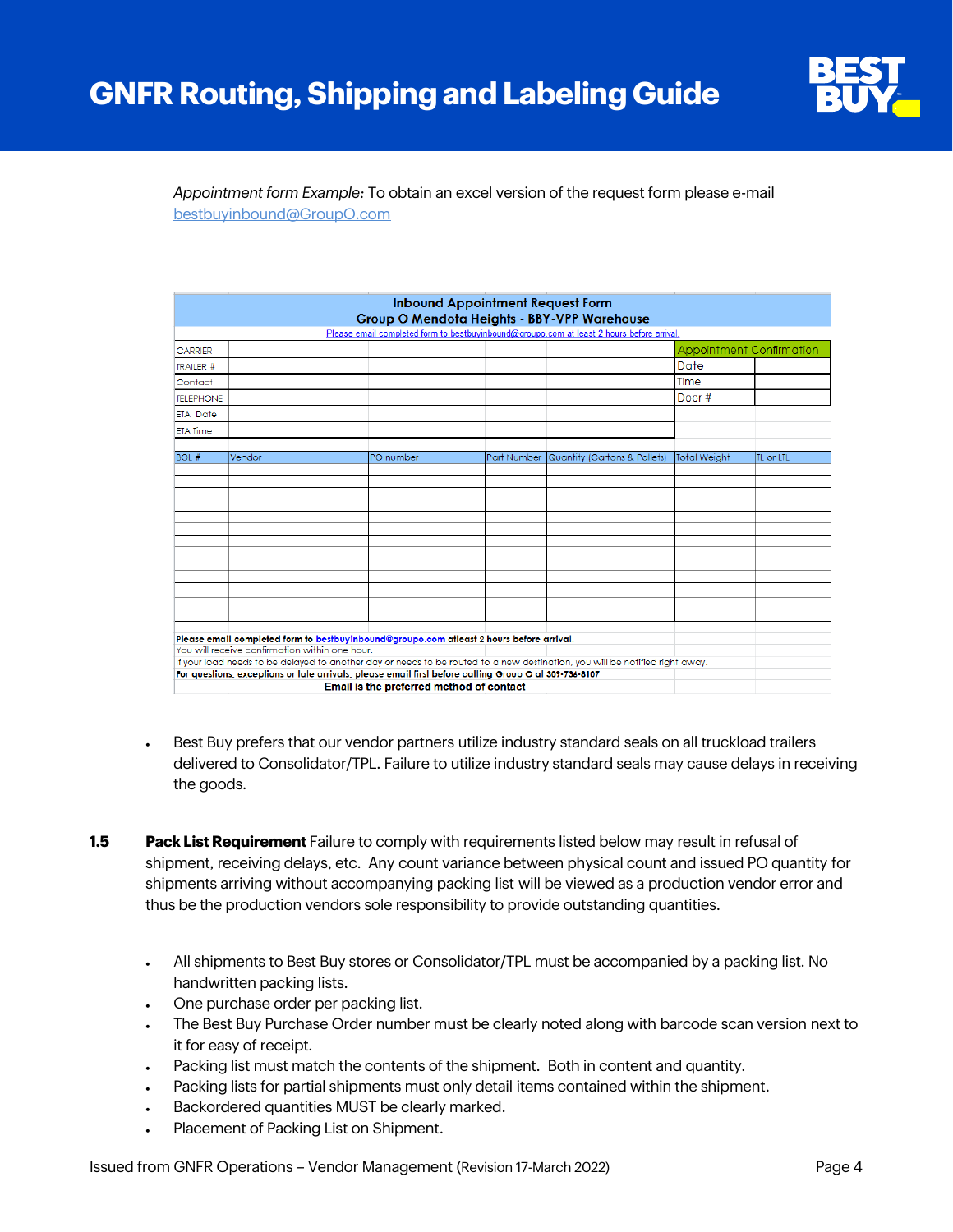

*Truckload* - Packing list is to be placed in a removable envelope or pouch and must be attached to the outside facing surface of the carton/pallet located at the tail end of the trailer. Envelope must be clearly marked as "Packing List Enclosed".



*Less-Than-Truckload* – Packing list is to be placed in a removable envelope or pouch and must be attached to the outside facing surface of the last pallet of that shipment. Envelope must be clearly marked as "Packing List Enclosed".



*Small Package/Express* – The packing list is to be located in a removable envelope or pouch on the outside of the carton. Envelope must be clearly marked as "Packing List Enclosed". In the event a packing list is placed within a carton the carton containing the packing list must clearly be marked "Packing List Enclosed".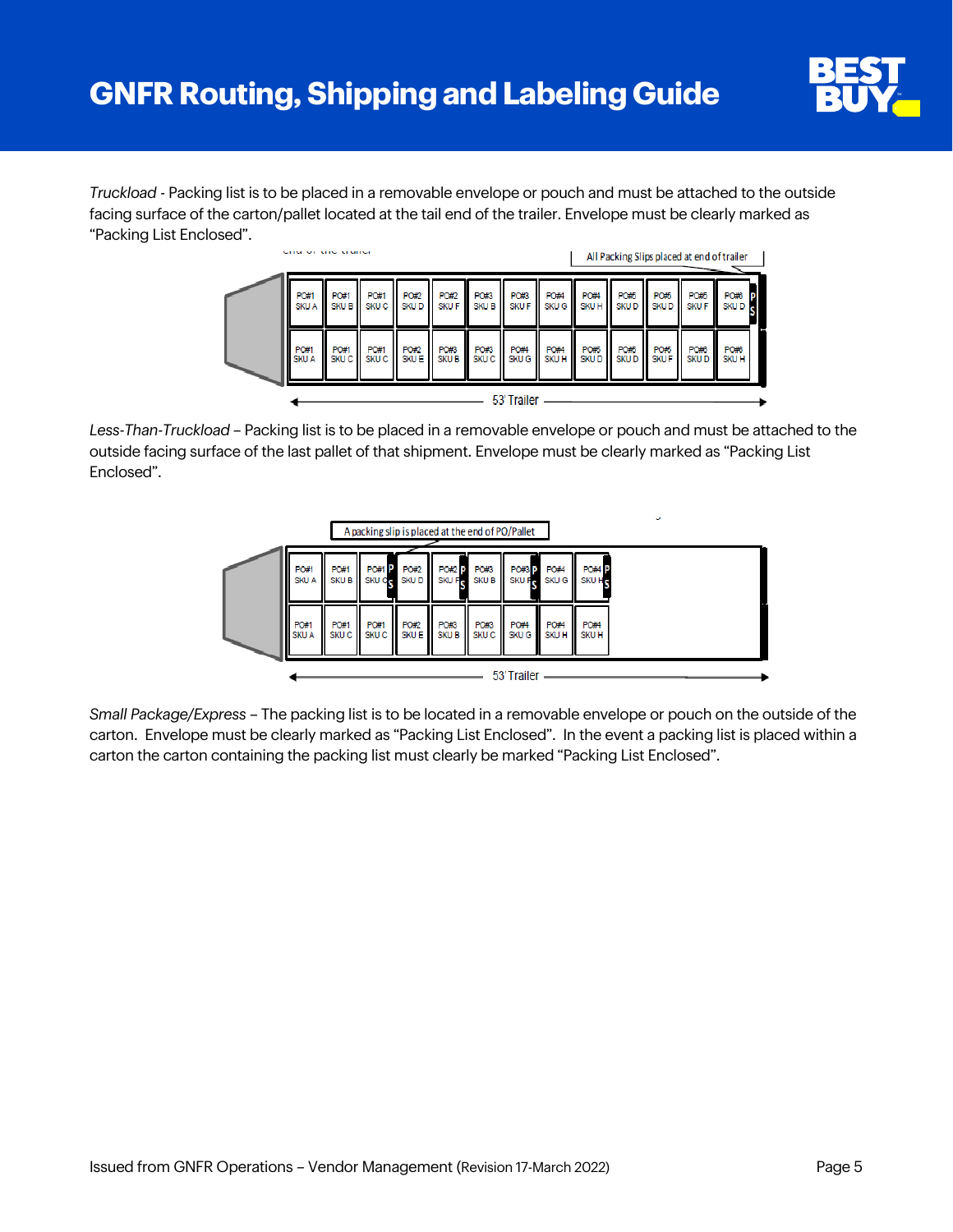# **GNFR Routing, Shipping and Labeling Guide**



| 1.6                       | <b>Standard Packing list example:</b> |                                               |                           |                    |                                |                          |
|---------------------------|---------------------------------------|-----------------------------------------------|---------------------------|--------------------|--------------------------------|--------------------------|
| Vendor name               |                                       | <b>Bill To:</b>                               |                           | <b>Ship To:</b>    |                                |                          |
| (Vendor shipping address  |                                       | <b>Best Buy Purchasing</b>                    |                           | Consolidator/TPL   |                                |                          |
| City, State and Zip code) |                                       | ETC as directed                               |                           | 2360 Pilot Knob RD |                                |                          |
|                           |                                       |                                               |                           | Suite C            |                                |                          |
|                           |                                       |                                               |                           |                    | Mendota Heights, MN 55120-1283 |                          |
|                           |                                       |                                               |                           | <b>USA</b>         |                                |                          |
| Date:                     | Order#                                | <b>PO Number:</b>                             | <b>Total</b>              | Ship via:          | <b>Weight:</b>                 |                          |
| 6/9/14                    | <b>XXXXXXX</b>                        | XXXXXXX                                       | <b>Cartons</b>            | Priority           | 1.00                           |                          |
|                           |                                       |                                               | 5                         | courier            |                                |                          |
| <b>Line</b>               | Item:                                 | <b>Description</b>                            | Unit of<br><b>Measure</b> | Qty.<br>ordered    | Qty.<br><b>Shipped</b>         | Qty.<br><b>Backorder</b> |
| 1                         | 1941-0231440                          | <b>CONS-Shelf Liner-</b><br>White-24x12       | EA                        | 90                 | 80                             | 10 <sup>°</sup>          |
| $\overline{2}$            | 001-16-00                             | Sign Stock-<br>Cass/MD Divider<br>Card Labels | <b>BD</b>                 | 50                 | 50                             | $\Omega$                 |

#### **1.7 Shipment Scheduling Guidelines for Consolidator/TPL shipments**

Please schedule one trailer load as one appointment. The following process should be followed to receive a delivery appointment.

- 1. Delivery appointment is required for delivery at Consolidator/TPL. E-mail [bestbuyinbound@GroupO.com](mailto:bestbuyinbound@GroupO.com?subject=Delivery%20Appointment%20Request%20-%20Best%20Buy%20GNFR%20Goods) for appointment.
- 2. Consolidator/TPL will respond to your request within 1 hour.
- 3. Same day appointment requests will be granted if available.
- 4. Once the carrier has a firm ETA, the appointment request form needs to be sent to Consolidator/TPL. Please note the following based on carrier Type/mode:
	- a. *Truckload* TL carriers can deliver products to Consolidator/TPL providing they have the required information from the BBY supplier, as reported in the Request Form as agreed upon by Consolidator/TPL.
	- b. *Less-Than-Truckload*  LTL carriers are to request an appointment only when all freight that is going to be delivered on the trailer is at the delivery terminal and a valid ETA can be given.
	- c. *Express* Express mode carriers would follow the same instructions as the LTL carriers.
- 5. If the carrier misses their appointment for any reason, the load needs to be rescheduled. The carrier can request same day delivery if time is available.
- 6. Only UPS and FedEx shipments are allowed to deliver without an appointment.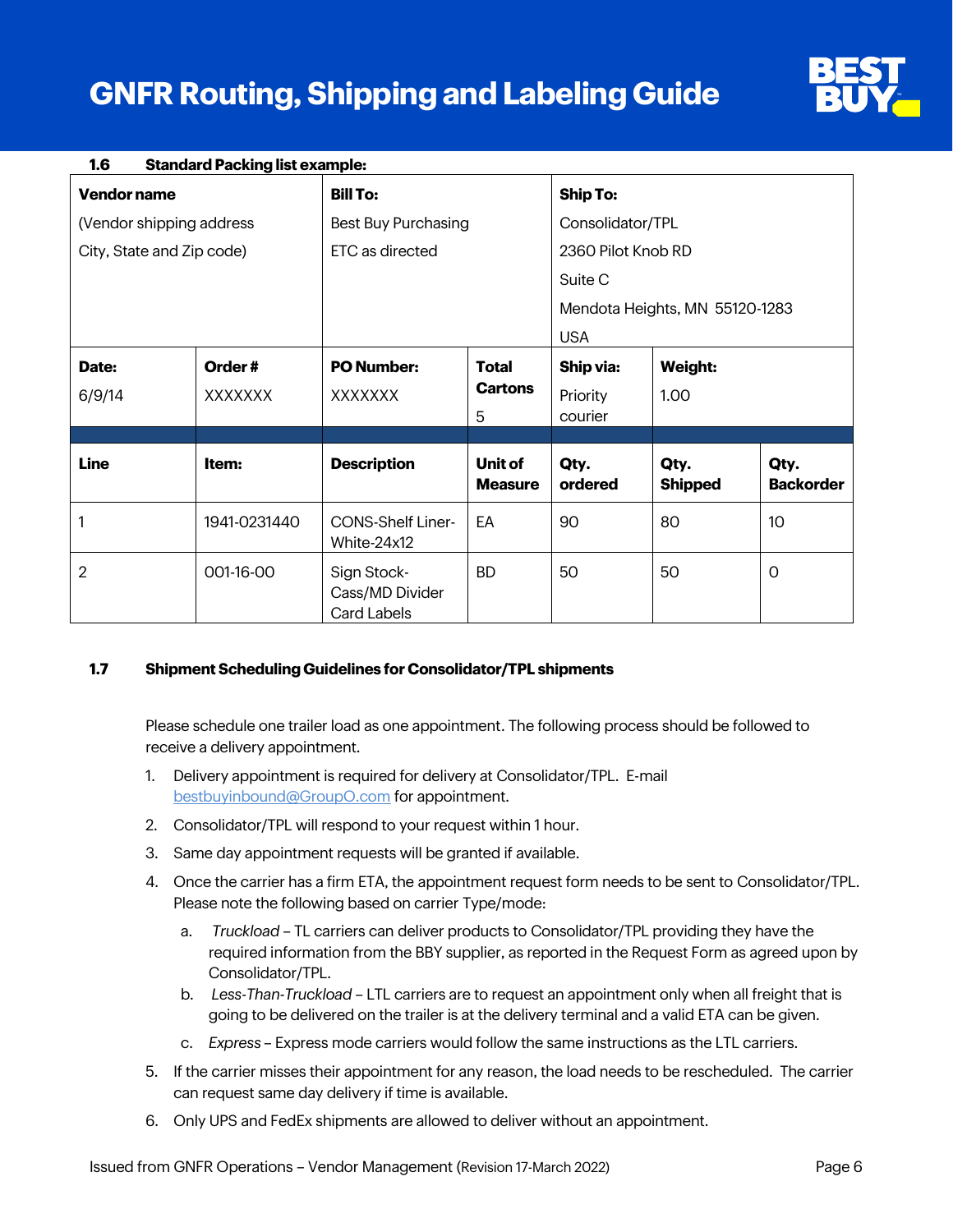

#### **1.8 Carton Shipping Label (ship to)–Consolidator/TPL**

#### **General info to include on pallet and carton labels as well as packing slips**

- The verbiage "pallet X of N" where X is the sequential pallet number and N is the total number of pallets on the shipment.
- The verbiage "X cartons on pallet" where X is the total number of cartons contained on each pallet.
- Note: If shipping UPS or Fed Ex, the PO numbers must be referenced on the carriers shipping label, either in reference field number 1 or 2.

#### **Carton content label**

- Suppliers must label every box with a label similar to this sample:
- Label Size: 4 x 6 inch label

| <b>Part Number:</b> | 1941-0269985<br><b>HERE IS A REAL PROPERTY</b> |         |  |  |  |
|---------------------|------------------------------------------------|---------|--|--|--|
| <b>Description:</b> | CDS 2.0-SHOP ASSIST DECAL KIT                  |         |  |  |  |
| <b>UOM: EA</b>      | $POff$ :                                       | 1500610 |  |  |  |
| <b>Quantity: 1</b>  | Date/MFG: 4/25/2014                            |         |  |  |  |

#### **Content Label Information Clarified**

- 1. Format Text = Arial, 22 pt. unless otherwise stated.
- 2. Part Number = Best Buy Part Number
- 3. Barcode info:Part number in barcode readout per Standard GSI-128, encoded 128-B

Specifications can be located at<http://www.gs1.org/barcodes>

- 4. **Description:** "Best Buy Part Description" as noted on Purchase Order.
- 5. **UOM:** unit of measure in which the item was produced (i.e. EA, BD, PD, RL, etc.)
- 6. **PO #:** Best Buy PO#
- 7. **Qty:** quantity of item contained within carton in UOM
- 8. **Date/MFG:** Actual date manufactured
- 9. Labeled end of the box must be facing out on the skid if possible.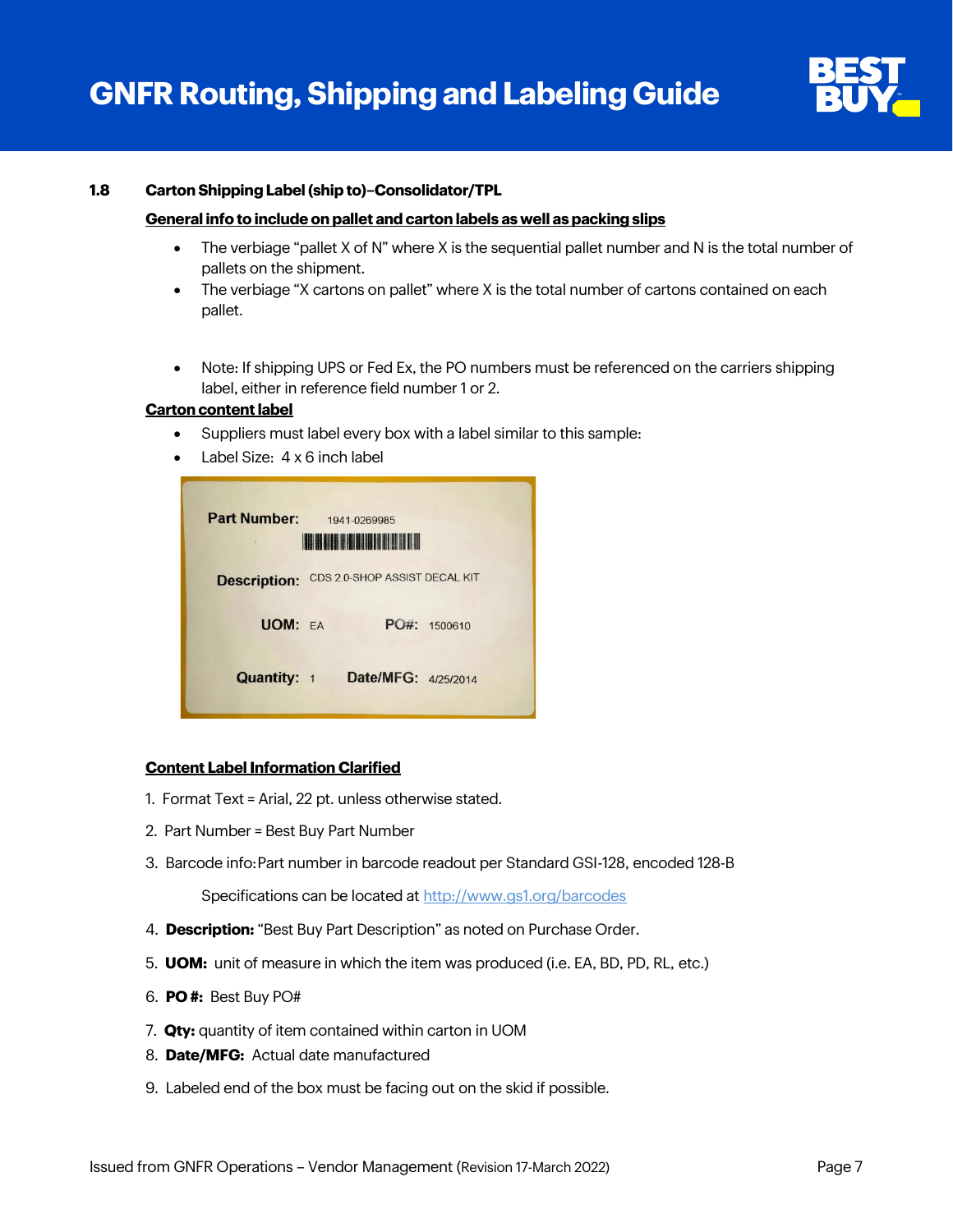

**Label Placement** Recommended placement on the shorter end of the carton, on the lower right hand corner. Labeled end of the box must be facing out on the skid if possible. Box tape must not cover the labels. Top placement only when carton dimensions prohibit ability to label carton side.

#### **Side Placement:**

**Top Placement:** In the event label is placed on the top of a box. Label must be located so as not to destroy the p/n barcode when and if the box is cut open.



#### **1.9 Trailer Requirements**

All shipments must comply with the following requirements. Failure to do so could result in refusal of the freight.

#### **Truckload, Less-then-truckload and Container shipments**

- Low boy trailers are unacceptable.
- Trailer bed must be flat (trailers with an "Annie's attic" are not acceptable).
- Trailer bed must be between 46" and 52" high from the ground.
- Inside trailer must have a height of at least 100".
- Trailer beds must be free from debris and loose nails/wood.
- Trailer beds must be sturdy and strong enough to support the use of electric equipment during unloading.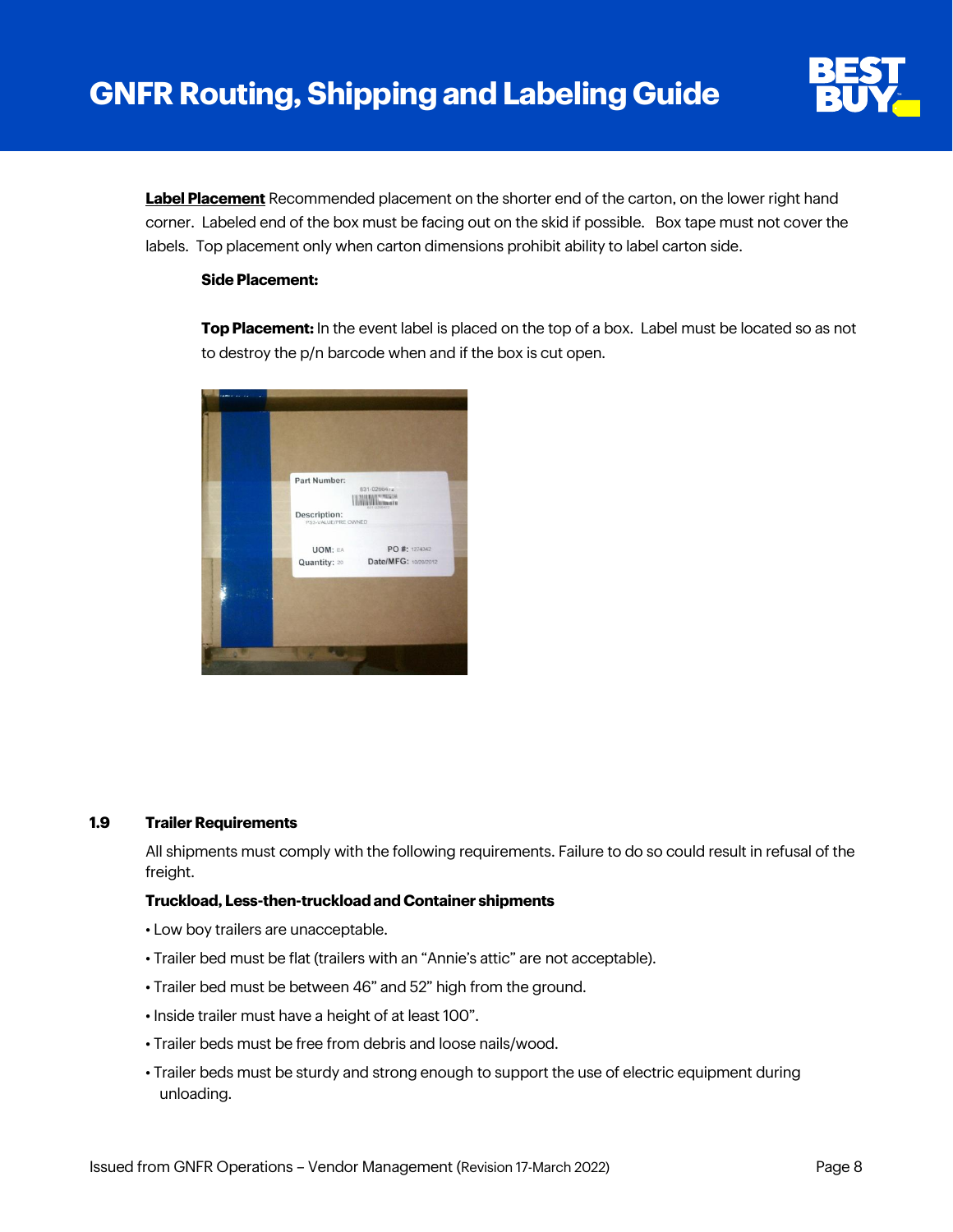

#### **Express mode shipments – Courier, FedEx or UPS**

• Vans are acceptable only if each carton meets the following requirements.

- o Consolidator/TPL does NOT have a drive-up door.
- o Each carton weighs less than 50 pounds.
- o Each carton does not exceed 40" in length.
- o Low boy trailers are unacceptable.
- Trailer bed must be between 46" and 52" high from the ground.
- Trailer beds must be free from debris and loose nails/wood.

#### **1.10 Packaging Requirements**

- Cartons to be sealed with 3"Kraft Wet Tape or Polypropylene Clear Carton Tape (with tensile strength of 30 lbs or greater).
- All products must be packaged to conform to good packaging procedures, as stated in the National Motor Freight Classifications (NMFC) recognized standards. See their website (www.nmfta.org) for clarity.
- The boxes must be recyclable corrugated cartons with minimum burst strength of 125 pounds per square inch (PSI).
- Sometimes orders involve several parts at low quantities making it inefficient to package each into their own box. In these cases signs measuring 48 inches or less at low quantities, may be packaged each part number in their own bag. The bags must be secured so that parts do not shift and move around. Each bagged bundle must have the required label attached to It.-(see carton label specifics and sample). All bagged product must be packed into a master carton. An additional label for each part number must be attached to the outside of the master carton to show what parts are inside the carton.
- Only one purchase order and part number per carton with exception to item 4 above.
- Do not band cartons.
- Each Part Number/SKU will have a specific negotiated Unit of measure (UOM) as PO specified by Best Buy.
	- o Suppliers can request a change to UOM in writing to purchasing at Best Buy. Requests are to be submitted t[o GNFRDemandPlanning@bestbuy.com](mailto:GNFRDemandPlanning@bestbuy.com) and [PropertyRequests@bestbuy.com.](mailto:PropertyRequests@bestbuy.com) If the change is accepted the PO will be changed, by Best Buy purchasing. The vendor can then begin shipping in the new approved UOM for all future shipments per PO updated requirements.

#### **1.11 Pallet Requirements**

#### **Pallet Specifications**

- Dimensions 48"x 40" pallets
- Floor boards not less than ¼"
- Four way pallets are required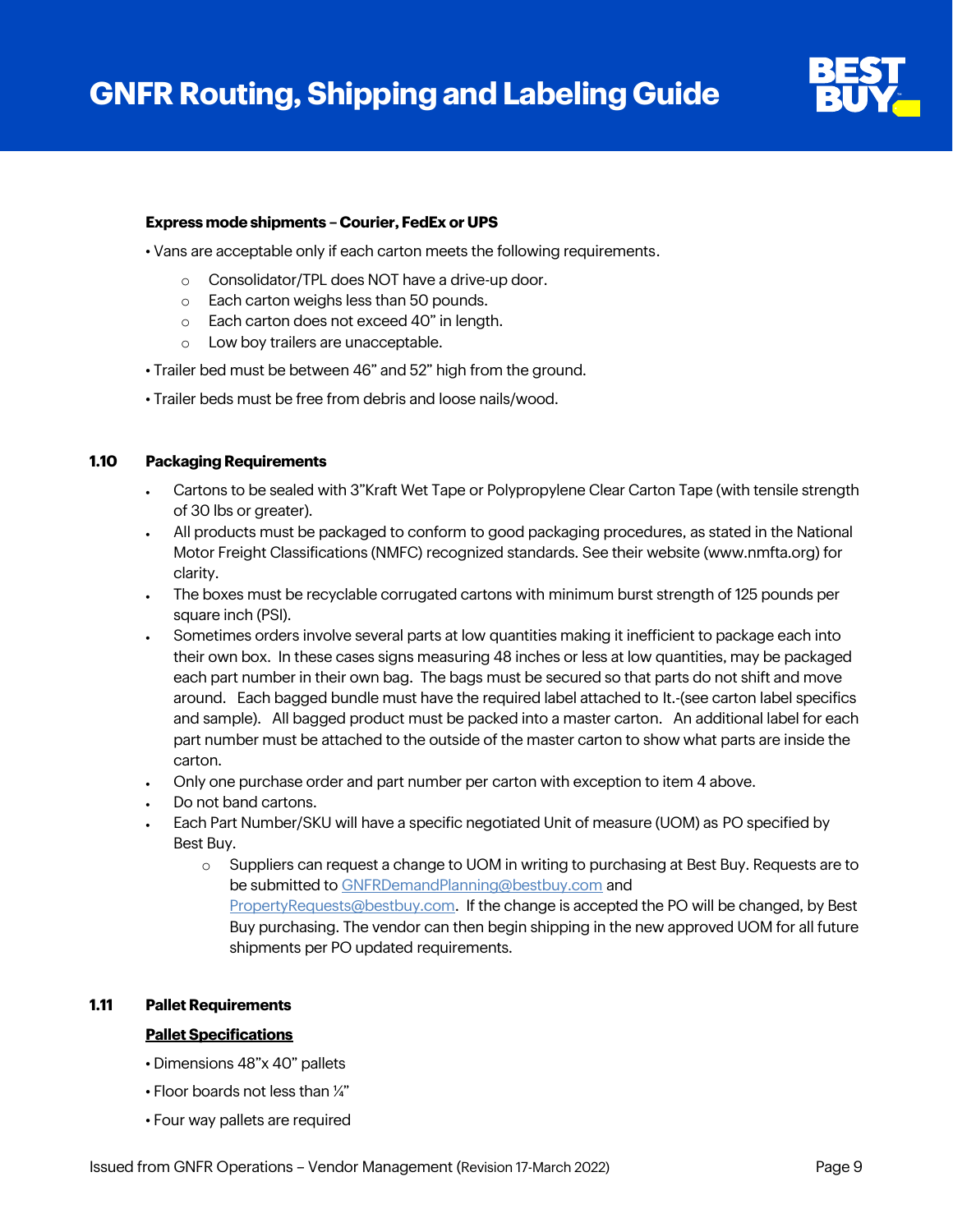

#### **Pallet Building**

#### • **Height (max): 58" including pallet**

- All pallets must be shrink-wrapped
- All loads must be palletized except Ocean Containers and UPS
- Load must not exceed pallet dimensions. Loads exceeding standard pallet dimensions of 48"x40" must be on oversized pallets. No overhang of load from pallets will be allowed. All pallets must be accessible by standard pallet jack.
- Do NOT mix product types on pallet.
- All carton labels must be visible from the outside of pallet
- Every pallet must contain a skid sheet with the following information
	- o Bill of Lading number
	- o PO number/ Job number
	- o Carton count by PO Number
	- o Total number of pallets per PO
	- o SKU, Part numbers, Reference numbers must be listed on each carton
- No mixed cartons allowed
- Only one SKU/Part # per carton. Cartons containing multiple SKU/Part # are unacceptable.
- Items must be packaged per Best buy Packaging Specifications or as specified in the Purchase Order. If not specified, packaging must be sufficient to ensure product is not damaged during the shipping and receiving process.
- Flat Stock-Best Buy preapproved (typically if product is shipped and used within 72 hours) the item can be rolled and put into a rectangular box this would make handling and storage more effective. If the item cannot be rolled (typically in rolled state longer than 72 hours) it must be shipped flat, banded with protective edges, and corners. Apply cardboard sheets covering the top and bottom of the item then shrink wrap final product.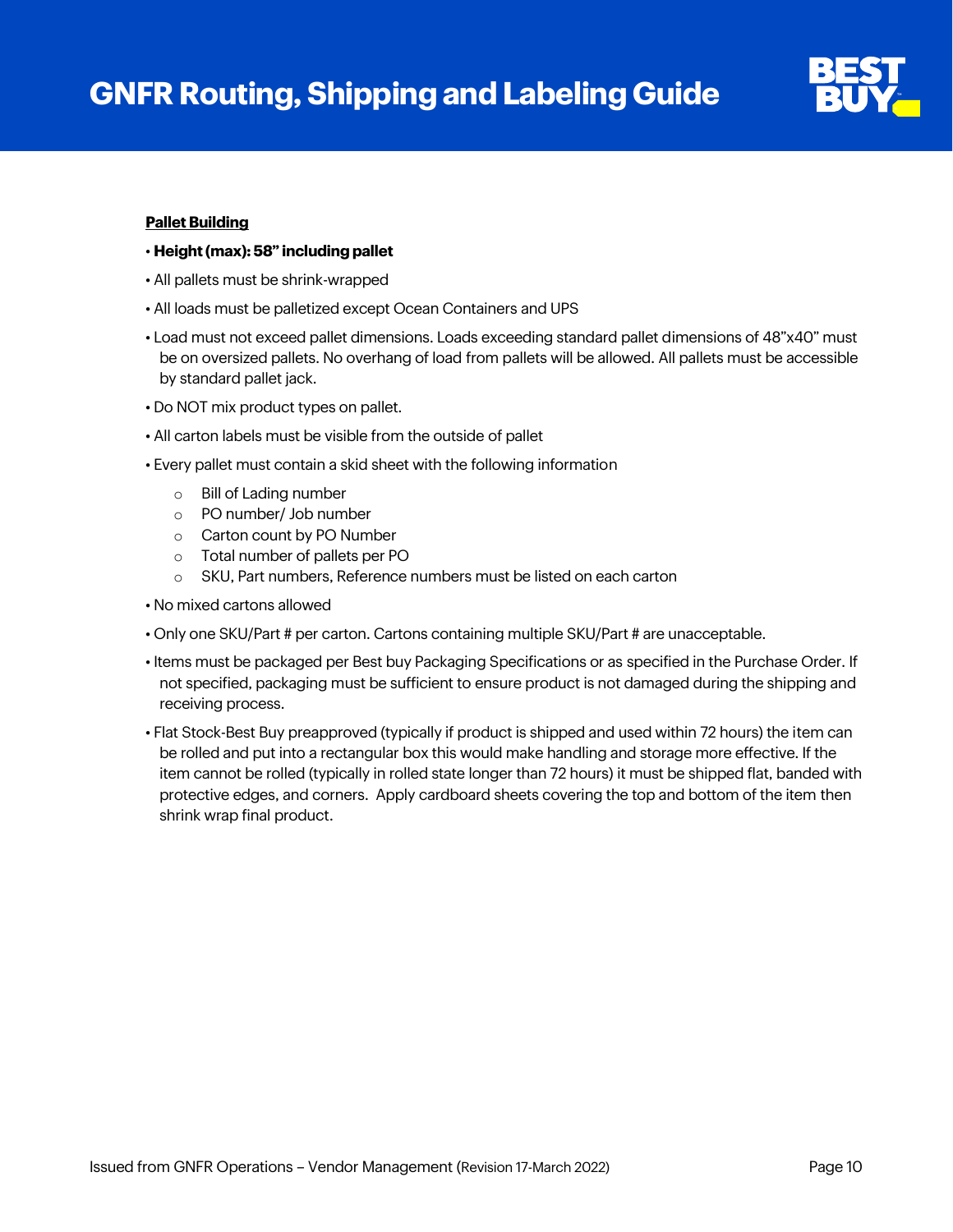

# **SECTION 2.0 SHIPPING DIRECT TO BEST BUY STORES**

#### **2.1 Vendor Packaging and Labeling**

*Note - All shipments are required to be packaged securely for transit to arrive without damage to store locations.*

- Packaging requirements will vary depending upon whether the shipment is going truckload (TL) or less than truckload (LTL)/Air Freight.
	- o LTL/Air Freight shipments should be shipped with as much secure packaging as possible since this freight will be loaded and unloaded multiple times by multiple agents. These shipments are subject to being stacked and consolidated with other freight. Pallets must be able to stack on top of same type of pallet of evenly stacked weight. The freight must not overhang the pallets. (Air shipments which are usually the expedited shipments cannot be over 60" in height).
	- o TL shipments are vendor loaded and delivered straight to the destination. These pallets should be palletized (The only exception is when BBY Transportation has advised that this will not be necessary.). This method is reserved for a shipment that will fill up a 53-foot trailer.
- All cartons must be shipped on pallets and labeled with the shipper and consignee information per the DS, (direct ship) label criteria.
- All pallets should indicate number of pieces and number of pallets. An example would be 1 of 5 pallets, followed by each pallet labeled with number of pieces, part number, and PO information.
- Hardware box and assembly instructions are to be attached to the 1st pallet.
	- $\circ$  Hardware box is to be marked with red tape or placed in red box and with hardware packing list.
	- o Assembly instructions are required to be printed in color and with pictures in high resolution.
- All exposed edges must be protected by corner guards.
- Glass fixtures must be protected by Styrofoam packaging.
- Flexible pieces, such as particle board, must be supported by wood or other durable material to keep the freight from bending in transit.
- No product shall hang over the edge of the pallet. This prevents damage to edges when loading and offloading.
- All shipments will have full outer packaging and be properly secured to the pallet through the appropriate means necessary in order to guarantee safe arrival. Metal banding is preferred however shrink wrap is acceptable in instances where weight and height are not an issue.

#### **Mass Packaging**

- If multiple items are packaged separately and shipped inside one box then each individual item must have attached to it, a label for proper identification
- Identical items must be boxed together and labeled accordingly

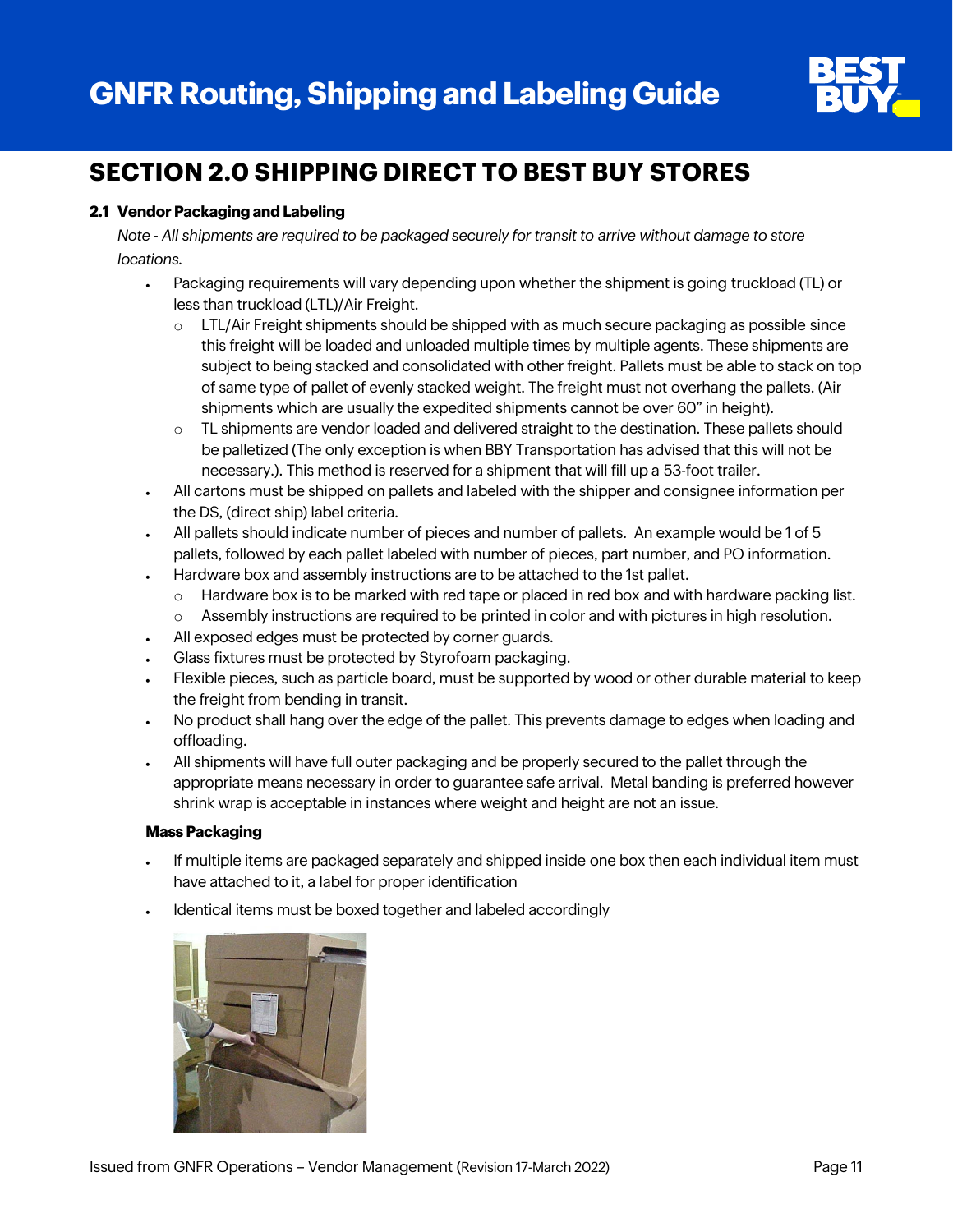

#### **Concealed Items**

- o Skid must have documentation (part number, description and quantity consolidated to one page when applicable) that identifies which items are concealed inside.
- o Each concealed item must be packaged and labeled separately.
- o All items must be noted on the packing list.





#### **Kit Packaging**

- $\circ$  All fixtures that are purchased as kits must be packaged as kits whenever possible
- o If it's not possible to package the entire kit in one box or on the same skid, then **each** kit component must be labeled separately with its individual BBY item number not the kit item number. Kits must be clearly itemized on the packing list.

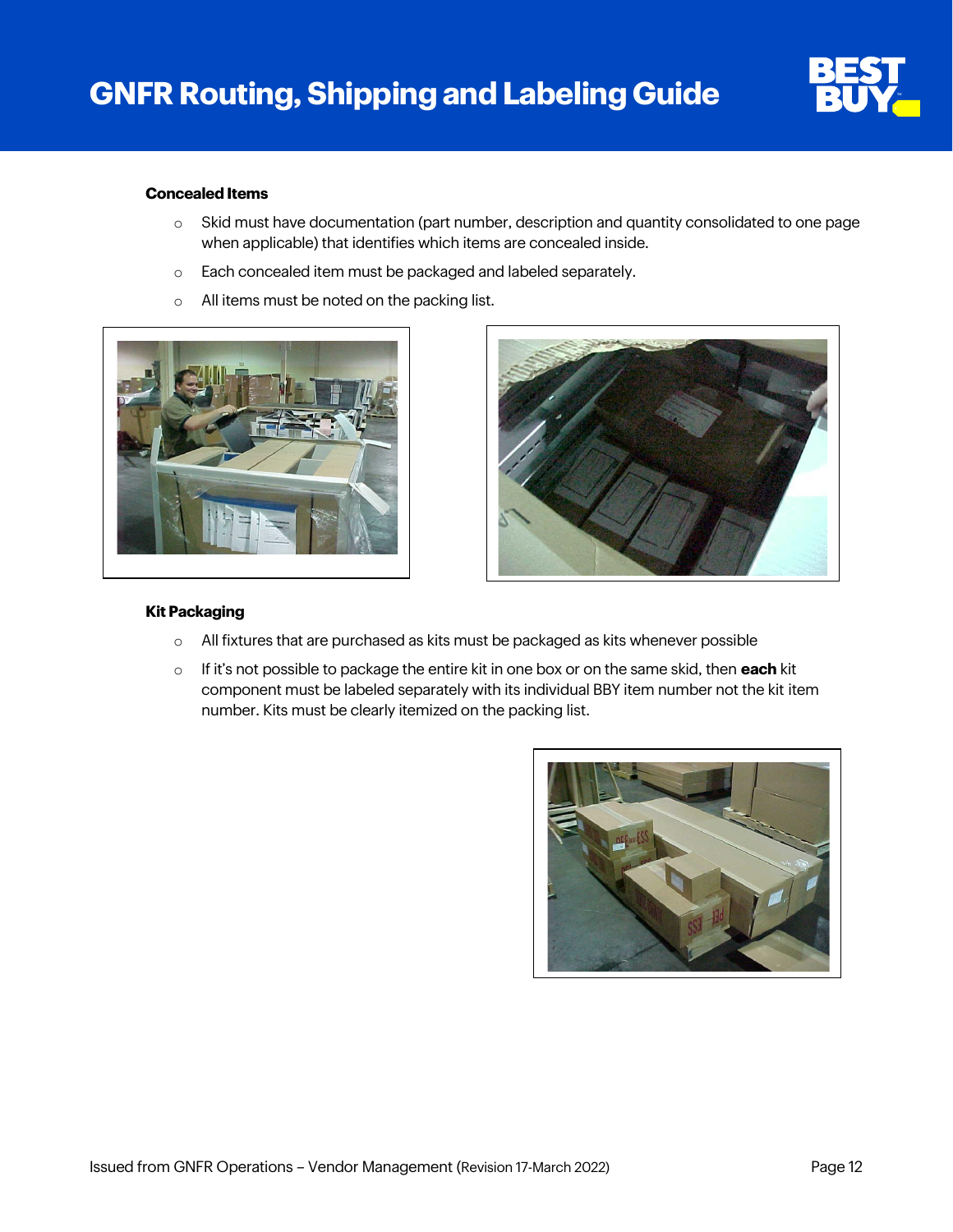

#### **2.2 Labels and Packing lists Requirements**

A. Required Types of Labels & Documents

| <b>Shipping/Skid</b><br><b>Label</b>                                                                                                   | <b>Colored Label</b>                                                                                                                                                                                                                                                                            | <b>Part Labeling</b>                                                                                                                                                                                                                                                                                                                                              | <b>Packing List /BOM- Bill of</b><br><b>Materials</b>                                                                                                                                                                                                                       |
|----------------------------------------------------------------------------------------------------------------------------------------|-------------------------------------------------------------------------------------------------------------------------------------------------------------------------------------------------------------------------------------------------------------------------------------------------|-------------------------------------------------------------------------------------------------------------------------------------------------------------------------------------------------------------------------------------------------------------------------------------------------------------------------------------------------------------------|-----------------------------------------------------------------------------------------------------------------------------------------------------------------------------------------------------------------------------------------------------------------------------|
| Includes:<br>Ship From<br>Location<br>Ship To<br>$\bullet$<br>Location<br>Skid # (if<br>applicable)<br>Purchase<br>$\bullet$<br>Order# | Includes:<br>ATTN to (when<br>applicable)<br>Type of work<br>$\bullet$<br>Store # (not needed if<br>$\bullet$<br>being shipped through<br>our RDC)<br>Box #. Either:<br>$\bullet$<br>Box # assigned to box<br><b>OR</b><br>Box 1 of 2, 2 of 2, etc<br>Merch Kit Date<br>$\bullet$<br>Department | Includes:<br><b>Signage</b> must have<br>$\bullet$<br>Best Buy Part Number<br>printed on the sign<br><b>Fixture and ITS</b><br>$\bullet$<br><b>parts</b> must have Best<br>Buy Part Number on<br>part (or on box at<br>minimum)<br>Parts that come in a<br>$\bullet$<br><b>box</b> must have Best<br>Buy Part label on the<br>box and image of<br>part on the box | Includes:<br><b>BBY Part Number</b><br>$\bullet$<br><b>BBY Part Description</b><br>$\bullet$<br>Qty<br>$\bullet$<br>Manufacturer name<br>$\bullet$<br>and Number (if<br>applicable)<br>Backorder quantity (NA<br>$\bullet$<br>for Graphics)<br>Number of boxes<br>$\bullet$ |

- B. Shipping/Skid Label(s) Shipping direct to stores
	- 1. Required label for all Shipments designated for Best Buy stores
	- 2. All Shipping/Skid labels must:
		- a) Be placed on load sides of skid (one on each side)
		- b) Be a white label
		- c) Do not combine items on pallet unless it is clearly divided
		- d) Have legible font sizes

```
e) Include the following:
• Ship From Location
Ship To Location
• Skid # (if applicable)
• Purchase Order #
• Part #
• Quantity
Part Description
                         Supplier's Address Hawb: 1720745
                                                         Pieces 1 of 3
                                               268
                                       #268 Best Buy Store
                                     8210 Concord Mills Blvd
                                       Charlotte, NC 28027
                         Description: First reorder
```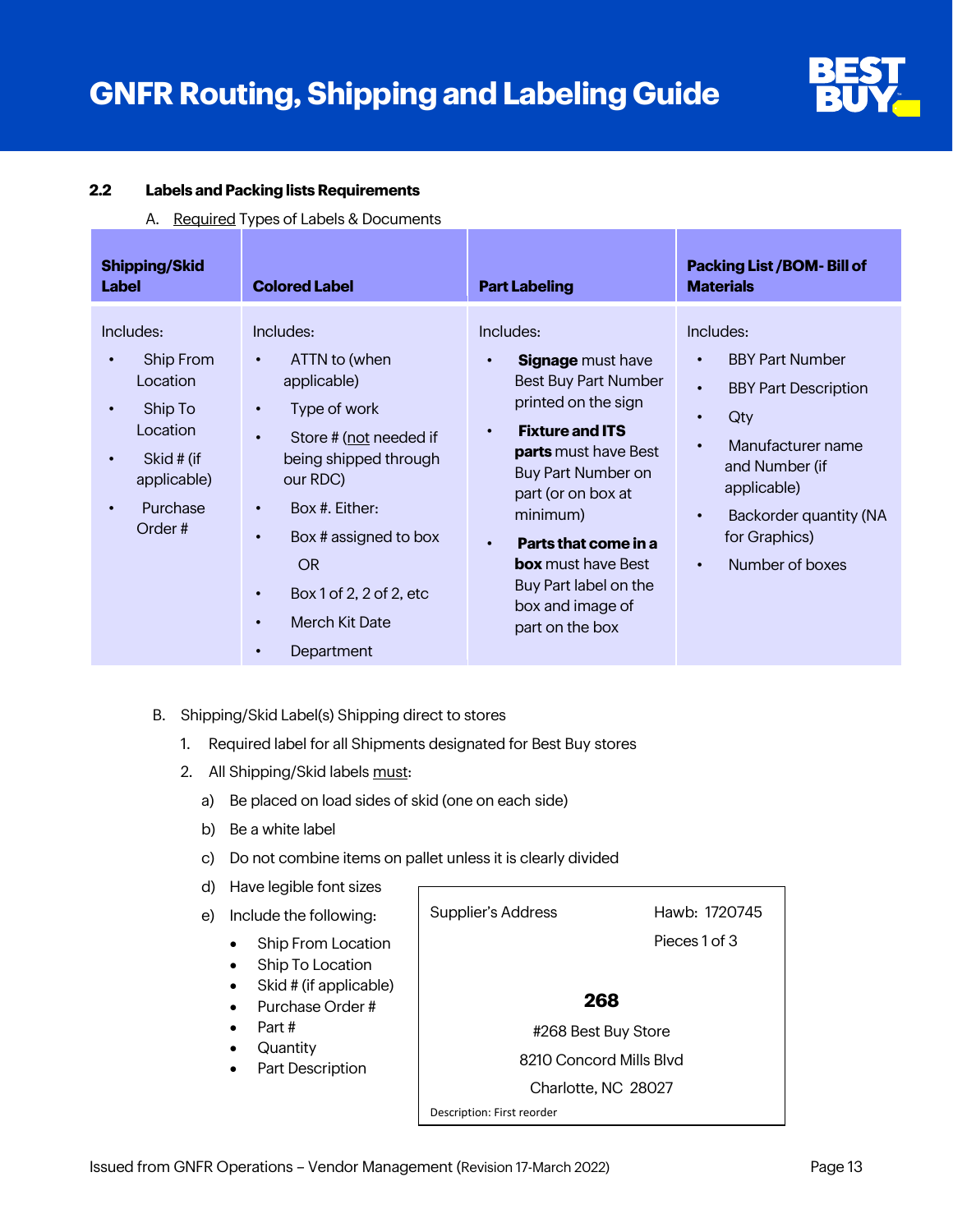

#### **2.3 Special Colored Coded Carton Labels**

All shipments must have a specific color specific label applied to all boxes.

Your Best Buy Purchasing Representative will provide you with:

- A. The color of label to place on each BOX. A colored label must be applied to SKIDS if it is exclusively for Project Team or 3<sup>rd</sup> Party.
- B. Attention to (if needed)
- C. Type of work (i.e. Revision, Transition, etc)
- D. Store List (to input store number). A store # is not needed if it is going through our RDC.
- E. Box number (i.e. Box 12) or number of boxes (i.e. 1 of 6, 2 of 6, etc.)
- F. Merch Kit Date
- G. Dept it goes to

**Note:** If label content has not been provided within purchase order notes please contact your Best Buy representative.

#### **2.4 Vendor label creation requirements:**

- A. Print/Procure the label.
- B. Use either a  $4 \times 6$  or  $8.5 \times 9.5$  size label
- C. Input all fields on label (per Attention fields and/or general notes on Purchase Order issued)
- D. A colored label must be placed on each BOX
- E. A colored label must be applied to SKIDS if it is exclusively for Project Team or  $3<sup>rd</sup>$  Party
- F. Note below the different colored labels and their format. Please create them as shown.

**Note:** You will frequently receive specific label color requests for shipments of graphics/signage, fixtures, electronic parts and displays. The color designations are critical for routing of shipments to the appropriate teams within Best Buy facilities. Reference Project Shipping Labels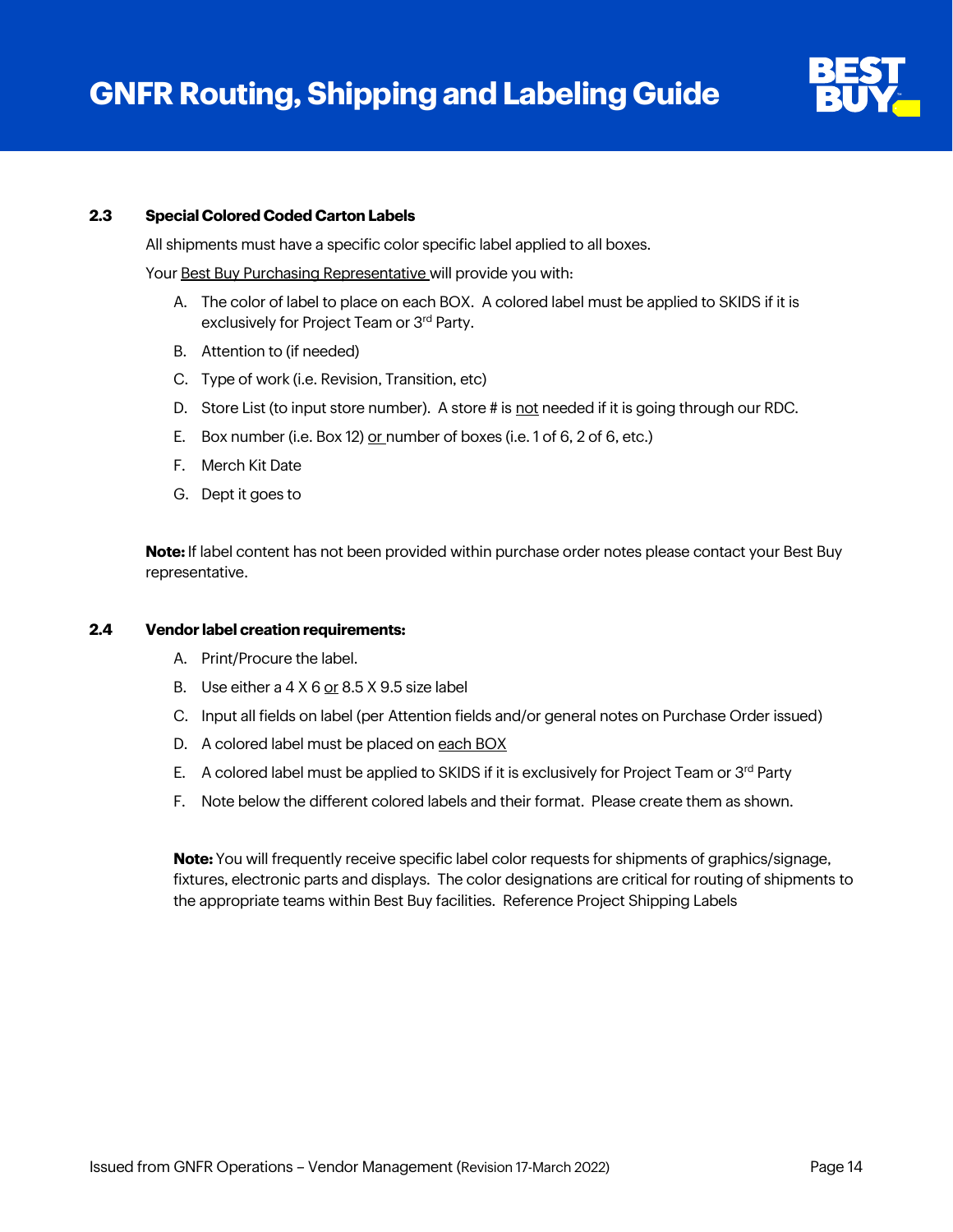



taken, unopened, to the designated Warehouse area for the Product Flow Team.

|                          | <b>For Project Team</b> |  |
|--------------------------|-------------------------|--|
| ATTN:                    |                         |  |
| <b>Ad/Set Temp Signs</b> | <b>Revision</b>         |  |
| <b>R&amp;M</b>           | <b>Transition</b>       |  |
| NSO/Remodel              | <b>Reset</b>            |  |
|                          |                         |  |
| Store:                   | Box:                    |  |
| MKD:                     | Dept:                   |  |
|                          |                         |  |

All **green** labeled packages are to be taken to the designated Warehouse area for the Project Team. The shipments are not to be opened and no paperwork is to be removed from them.

|                          | <b>For 3rd Party</b> |                   |  |  |  |
|--------------------------|----------------------|-------------------|--|--|--|
| ATTN:                    |                      |                   |  |  |  |
| <b>Ad/Set Temp Signs</b> |                      | <b>Revision</b>   |  |  |  |
| R&M                      |                      | <b>Transition</b> |  |  |  |
| <b>NSO/Remodel</b>       |                      | <b>Reset</b>      |  |  |  |
|                          |                      |                   |  |  |  |
| Store:                   |                      | <b>Box:</b>       |  |  |  |
| MKD:                     |                      | Dept:             |  |  |  |
|                          |                      |                   |  |  |  |

All **blue** labeled packages are to be taken to the designated Warehouse area for 3rd Party. The shipments are not to be opened and no paperwork is to be removed from them.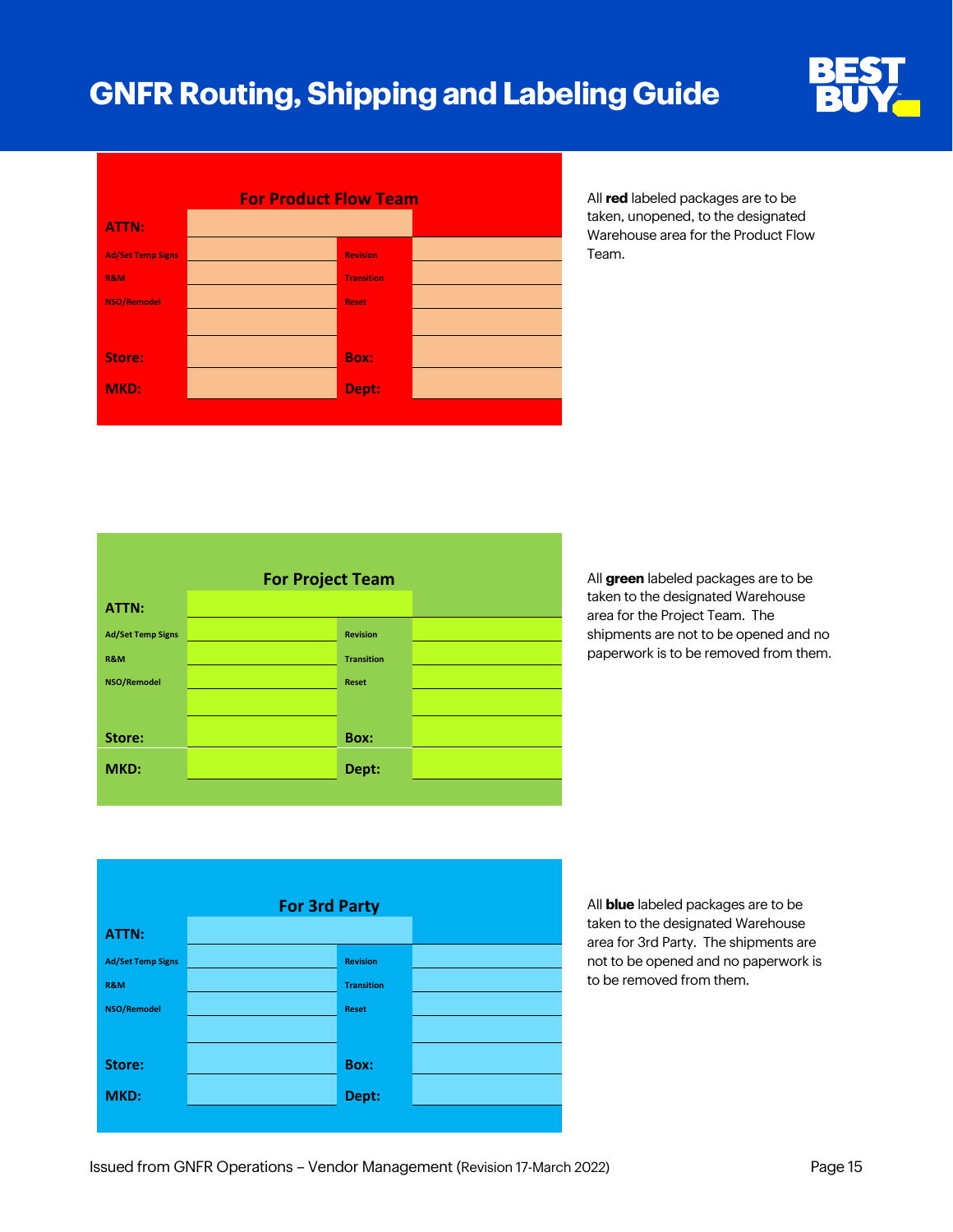

|                          | <b>For PAC Sales Team</b> |                   |  |
|--------------------------|---------------------------|-------------------|--|
| <b>ATTN:</b>             |                           |                   |  |
| <b>Ad/Set Temp Signs</b> |                           | <b>Revision</b>   |  |
| <b>R&amp;M</b>           |                           | <b>Transition</b> |  |
| <b>NSO/Remodel</b>       |                           | <b>Reset</b>      |  |
|                          |                           |                   |  |
| Store:                   |                           | <b>Box:</b>       |  |
| MKD:                     |                           | Dept:             |  |
|                          |                           |                   |  |

All **yellow** labeled packages are to be taken to the designated Warehouse area for the PAC Sales Team. The shipments are not to be opened and no paperwork is to be removed from them.

|                          | <b>For MDC Services Team</b> |  |
|--------------------------|------------------------------|--|
| ATTN:                    |                              |  |
| <b>Ad/Set Temp Signs</b> | <b>Revision</b>              |  |
| <b>R&amp;M</b>           | <b>Transition</b>            |  |
| <b>NSO/Remodel</b>       | <b>Reset</b>                 |  |
|                          |                              |  |
| Store:                   | <b>Box:</b>                  |  |
| MKD:                     | Dept:                        |  |
|                          |                              |  |

All **orange** labeled packages are to be taken to the designated Warehouse area for the MDC Installer Team. The shipments are not to be opened and no paperwork is to be removed from them.

|                          | <b>For In Home Agents</b> |  |  |  |  |
|--------------------------|---------------------------|--|--|--|--|
| ATTN:                    |                           |  |  |  |  |
| <b>Ad/Set Temp Signs</b> | <b>Revision</b>           |  |  |  |  |
| R&M                      | <b>Transition</b>         |  |  |  |  |
| NSO/Remodel              | <b>Reset</b>              |  |  |  |  |
|                          |                           |  |  |  |  |
| Store:                   | Box:                      |  |  |  |  |
| MKD:                     | Dept:                     |  |  |  |  |
|                          |                           |  |  |  |  |

All **PINK** labeled packages are to be taken to the designated Warehouse area for the IHA's (In Home Agents). The shipments are not to be opened and no paperwork is to be removed from them.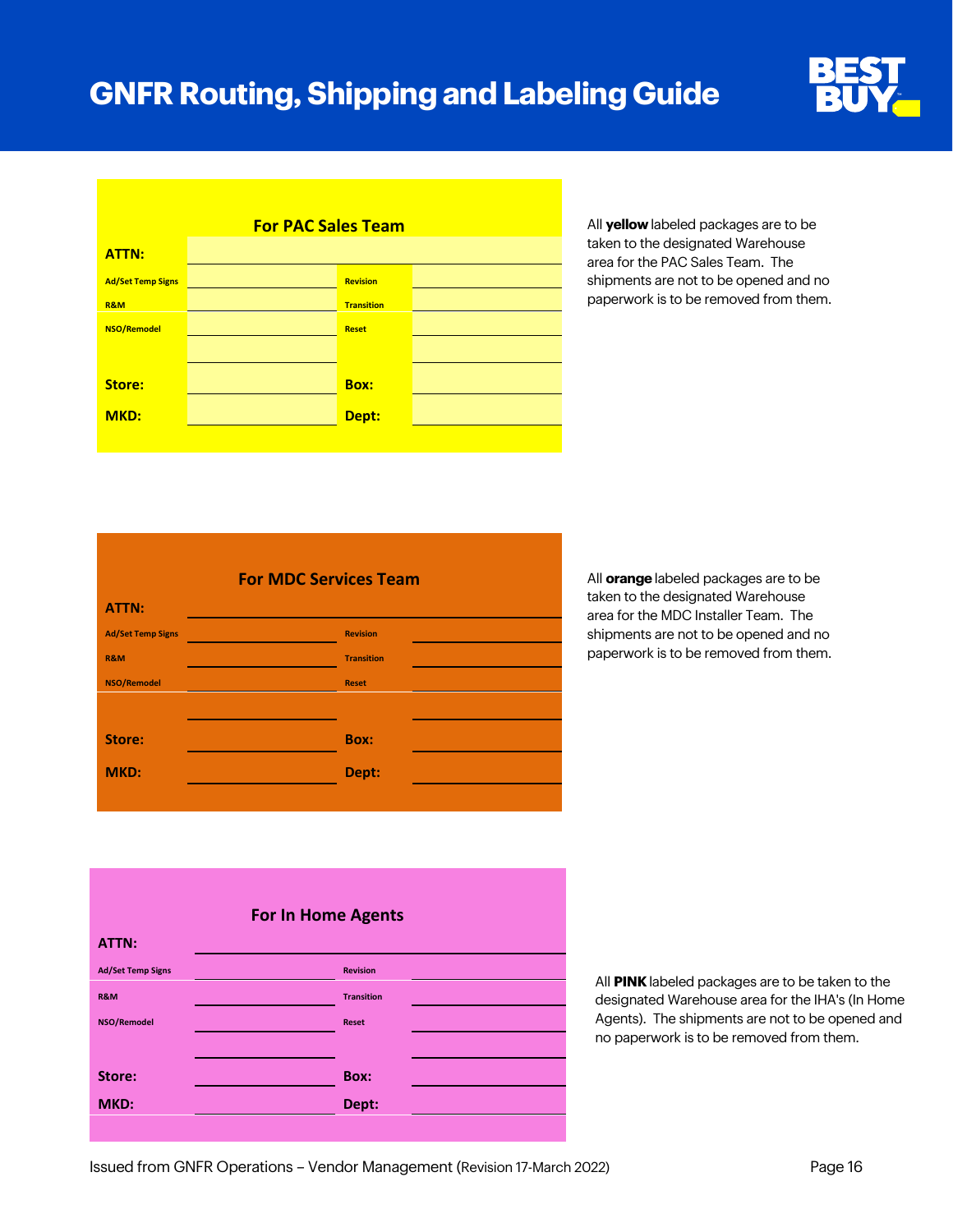

#### **2.5 Packing List requirement for direct to store shipments.**

- A. Packing lists are required with all shipments.
- B. All Packing List's must:

Be located on one box of a shipment and broken down by individual pallet. It should not be adhered to the outside of the skid.

Include the following:

- 1. BBY Part Number
- 2. BBY Part Description
- 3. Backorder quantity (NA for Graphics)
- 4. Manufacturer Number (if applicable)
- 5. Image (if possible)
- 6. Box Number
- 7. Qty

| Best Buy Co., Inc.                    |                   |                                |                          |                     |                       |                                 | <b>Invoice Number</b>                      |
|---------------------------------------|-------------------|--------------------------------|--------------------------|---------------------|-----------------------|---------------------------------|--------------------------------------------|
| Branch: 0                             | Default Branch    |                                |                          |                     |                       |                                 | 2605178                                    |
| 9901 West 74th Street                 |                   |                                |                          |                     |                       | <b>Invoice Date</b>             | Page                                       |
| Eden Prairie, MN 55344                |                   |                                |                          |                     |                       | 1/11/2010 14:24:53              | 1 <sub>of6</sub>                           |
| USA                                   |                   |                                |                          | <b>ORDER NUMBER</b> |                       |                                 |                                            |
|                                       |                   |                                |                          |                     |                       |                                 | 2252834                                    |
| <b>Bill To:</b>                       |                   |                                |                          | Ship To:            |                       |                                 |                                            |
| 7550 Commons Blud<br>Victor, NY 14564 |                   |                                |                          |                     | 7550 Commons Blvd.    |                                 |                                            |
|                                       |                   |                                |                          | Victor, NY 14564    |                       | Ordered By: Mr. SIGNAGE  ORDERS |                                            |
| <b>PO</b> Number                      |                   | Order Date                     | Pick Ticket No.          |                     | Primary Salesrep Name |                                 | Taker                                      |
| N0226I Pro Service-Scrims             |                   | 12/3/2009 09:08:59             | 2654051                  |                     | SIGNAGE  ORDERS       |                                 | A754852                                    |
| Corrier                               |                   | <b>Carrier Tracking Number</b> | <b>Terms Description</b> |                     |                       |                                 | Net Due Date Disc Due Date Discount Amount |
|                                       |                   |                                | <b>NET 30</b>            |                     | 02/10/10              | 02/10/10                        |                                            |
| <b>Customer ID: 105909</b>            | <b>Ouannities</b> |                                | <b>Item ID</b>           |                     |                       |                                 | <b>UOM</b>                                 |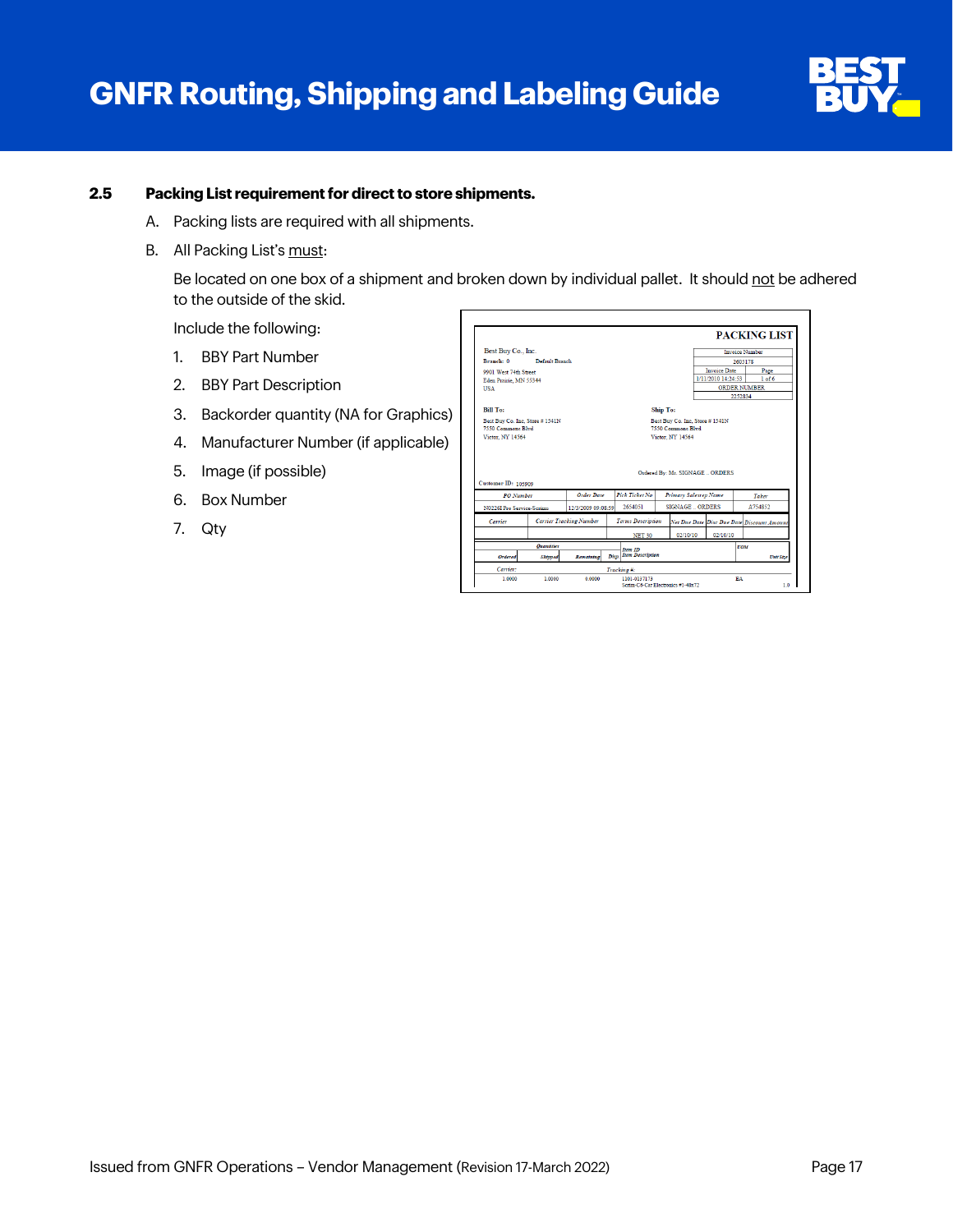

## **Section 3.0 Parcel Shipment Guide**

#### **3.1 Best Buy Pre-Approval is Required**

- If you are shipping parcel, Best Buy uses UPS exclusively. Please ship using our third-party billing account number. Email [NSOTransportation@Bestbuy.com](mailto:NSOTransportation@Bestbuy.com) to notify them that you will be using this account and if you need the account number.
- A complete list of daily UPS shipments must be emailed t[o NSOTransportation@Bestbuy.com](mailto:NSOTransportation@Bestbuy.com) the day the shipment leaves your facility
- **3.2** There are (3) main types of charges related to size
- **1. ADDITIONAL HANDLING CHARGE (ACH):** *(UPS SERVICE GUIDE PAGE 120 OR VISIT UPS.COM)*
	- Weight: package with actual weight more than 70 pounds, or
	- Length: longest side exceeding 48 inches, or
	- Width: 2nd longest side exceeding 30 inches, or
	- May also apply to odd shaped packages or packages not encased in corrugate (i.e. plastic coating)

#### **2. Large Package Surcharge (LPS):** *(Service Guide Page 121 or visit UPS.com)*

- Length plus girth  $(2 \times \text{width}) + (2 \times \text{height})$  exceeds 130 inches, but does not exceed maximum UPS Size of 165 inches
- or length exceeds 96 inches

\*Subject to a minimum billable weight of 90 pounds \*\*Additional Handling Charge will not be assessed when LPS is applied

#### Best Buy will NOT authorize shipments that fall into this category:

#### **3. Over Maximum (Non-Parcelable):** *(Service Guide Page 122 or visit UPS.com)*

- Actual weight of over 150 pounds, or
- Exceed 108 inches in length, or
- Length plus girth [(2 x width) + (2 x height)] exceeds 165 inches

\*If found in the UPS system are subject to additional charges. UPS reserves the right to return packages to shipper at their own expense

\*\* Non-compliance may result in chargeback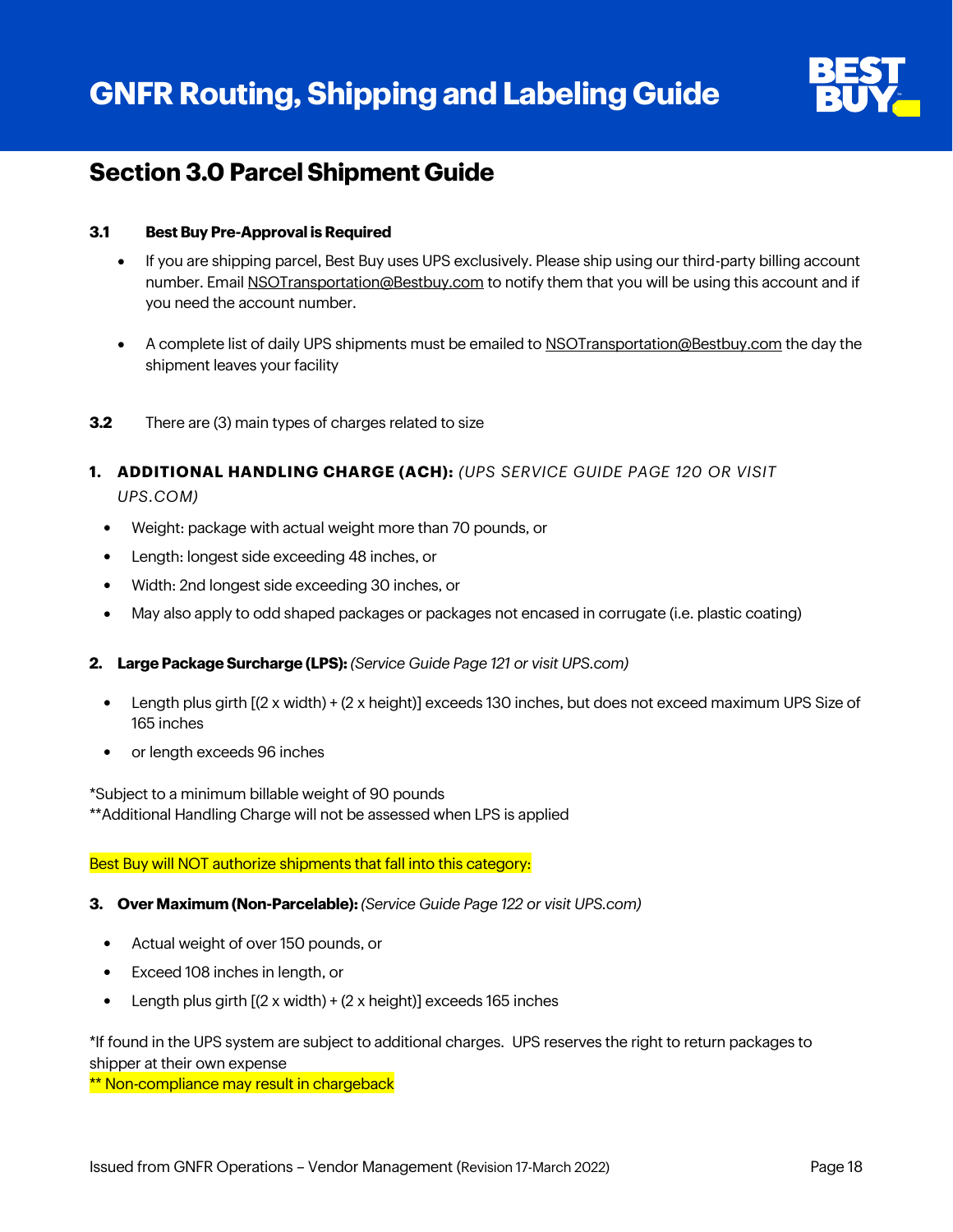# **GNFR Routing, Shipping and Labeling Guide**



# **Section 4.0 For Consolidator/TPL or Vendor Direct Ship Through RDC's – Merch Kit/ Repair and Maintenance only**

**4.1 CONSOLIDATOR OR MANUFACTURER GENERATED LABEL AND FLAT FILE REQUIREMENTS FOR DIRECT TO STORE SHIPMENTS ROUTED THROUGH BEST BUY REGIONAL DISTRIBUTION CENTERS (RDC'S)**

- **Labels require 100% accountability**. If labels are not applied to **ALL** Best Buy GNFR cartons routed through the RDC's it will cause a delay in store receipts and possible loss of shipment. Label is not required for *shipments going to Consolidator/TPL first as the consolidator will apply them.*
- **Store specific label and Flat File format:**

**Label:**

Barcode format: **CODE 128**

Carton Range: **998000 – 998999**



**Flat File format:** File to be generated for all carton labels being shipped by RDC. Files to be e-mailed to RDC Computer Operations teams Friday prior to delivery to facility. E-mail addresses can be found in "Distribution Centers and Facility Information" section.

File naming convention: **RDC XXX – MKD X-X-X – Flat File** (example "RDC 781 - MKD 5-25-16 - Flat File")

RDC 781 - MKD 5-25-16 - Flat File.xlsx (8 KB)

File Format: To contain the headers of container, wave, store, carton and RDC as shown below.

|   | А                   | B  | C    | D                     | E | F |
|---|---------------------|----|------|-----------------------|---|---|
| 1 | Container           |    |      | Wave Store Carton RDC |   |   |
|   | 230 0301894998136 3 |    | 1894 | 998136 84             |   |   |
|   | 231 0301894998441   | З  | 1894 | 998441 84             |   |   |
|   | 232 0301894998477 3 |    | 1894 | 998477 84             |   |   |
|   | 233 0301894998513   | -3 | 1894 | 998513 84             |   |   |
|   | 234 0500197998362 5 |    | 197  | 998362 84             |   |   |
|   | 235 0500197998467 5 |    | 197  | 998467 84             |   |   |
|   | 236 0500197998337 5 |    | 197  | 998337 84             |   |   |
|   | 237 0500197998373   | -5 | 197  | 998373 84             |   |   |
|   | 238 0500197998409 5 |    | 197  | 998409 84             |   |   |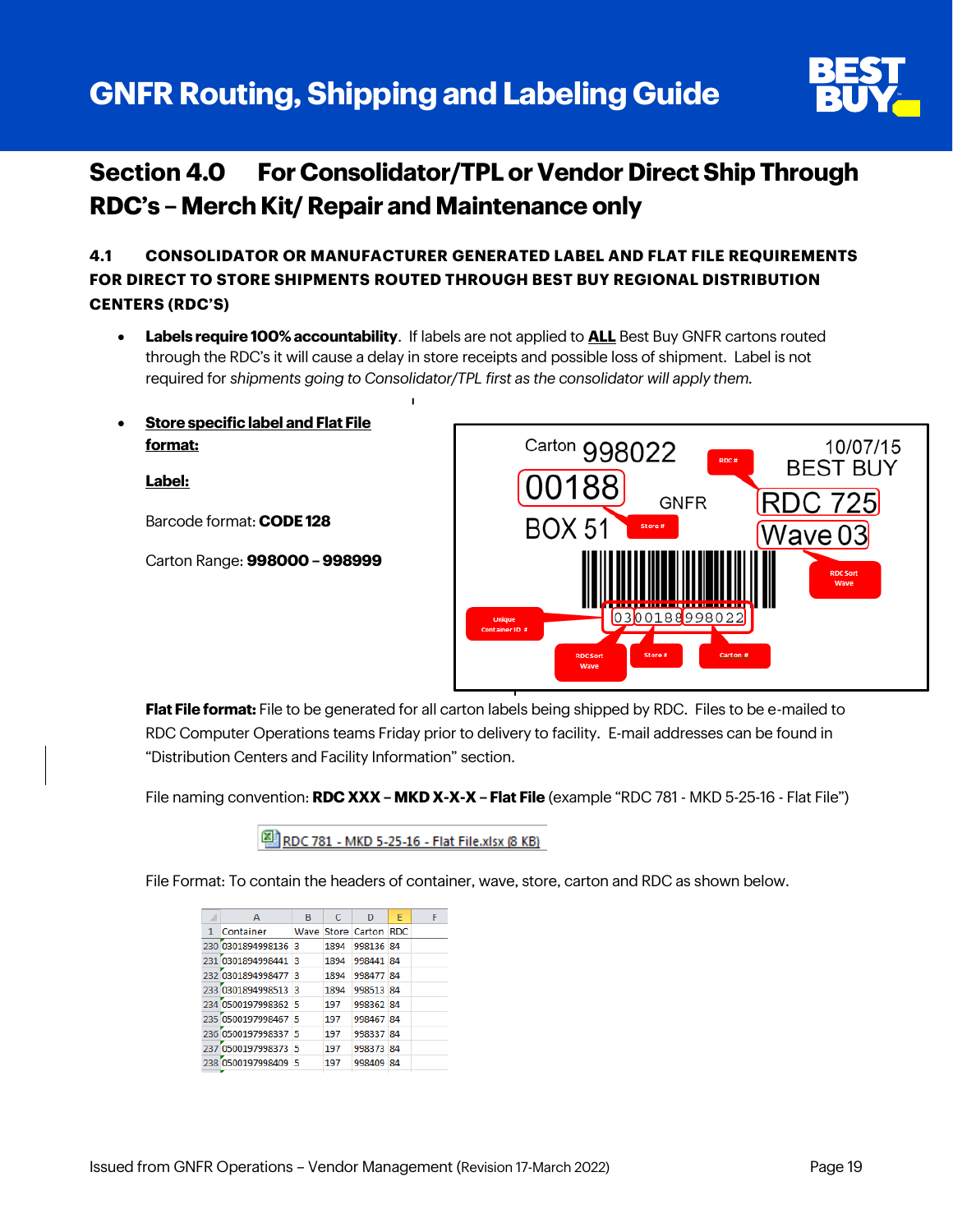

#### *\*\*Be sure to place the correct label on the appropriate store's box\*\**

**A. Place labels on top of box.** Labels must be placed on the top of the box in order for it to be scanned on our conveyer.



- **B. Stores shipping direct via UPS still require the Store Specific Label.** Store Specific labels should be applied to boxes for the following states stores:
	- **Puerto Rico**
	- **Alaska**
	- **Hawaii**

#### **Distribution Centers and Facility Information (Regional Distribution)**

For the most updated listed of Best Buy stores and warehouse, please use the "Location Search" link located at the bottom of the Partner Portal website under the Helpful Link column. This tool can be used to search by individual location number, state, zip code, etc. A full listing of Best Buy locations can easily be downloaded, by clicking on the "Download All" button.